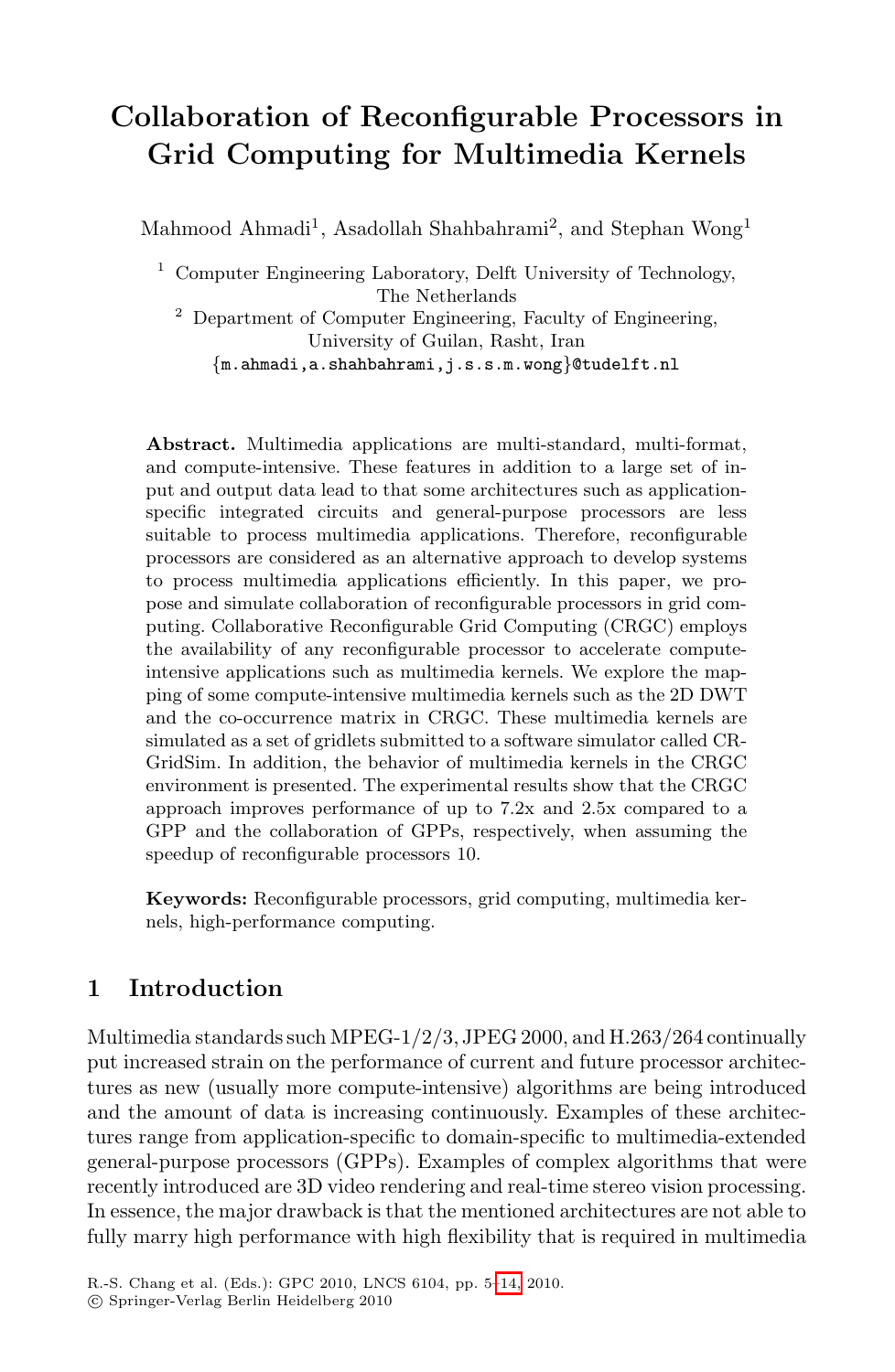#### 6 M. Ahmadi, A. Shahbahrami, and S. Wong

processing. A promising candidate to overcome this drawback are reconfigurable processo[rs t](#page-9-1)hat contain a reconfigurable hardware fabric capable of changing its own functionality (static or dynamic) and execute at high speed (when enough parallelism is inherent in the algorithms). A logical "next step" in utilizing reconfigurable processors is combining them in a distributed grid computing environment to improve the performance and flexibility of the grid itself.

In this paper, we proposed the approach of collaborative reconfigurable grid computing (CRGC) that introduces reconfigurable processors in processing (grid) nodes and a scheme that allows for different nodes to cooperate together in processing a single application [13]. The main concept lies is the fact that the reconfigurable processors adapt themselves to the needed processing requirements (and functionality) without the need to introduce fixed hardware accelerators to improve the overall grid performance. Furthermore, we introduced the neighborhood concept as the collaboration concept between neighboring nodes in order to limit the communication throughout the whole grid. To investigate this concept, we introduced a set primitives (in which the communication could be simulated) and adapted the grid simulator GridSim v4 to simulate the CRGC concept together with the neighborhood con[cep](#page-1-0)t. We termed the adapted simulator CRGridSim. To obtain results of real cases, we explored the mapping two computationally intensive m[ult](#page-4-0)imedia kernels: the discrete wavelet transform (DWT) and the cooccurrence matric. These kernels were subdivided into gridlets for simulation in the CRGridSim simulator. Our experimental result[s s](#page-7-0)how that speed-ups of up to 7.2 can be ach[iev](#page-8-0)ed when comparing to a grid with only general-purpose processor and assuming a per-processor speedup of a factor of 10 when comparing executing the same kernel in a GPP or a reconfigurable processor.

<span id="page-1-0"></span>This paper is organized as follows. Section 2 presents related work. We describe the collaboration of reconfigurable processors (elements) in a grid environment in Section 3. In Section 4, we explain the chosen compute-intensive multimedia ker[nel](#page-9-2)s in more detail. Simulation environment and tools are described in Section 5 followed by a discussion of the evaluation results in Section 6. Finally, conclusions are drawn in Section 7.

## **2 Related Work**

In this section, we take a brief look at the previous work regarding high-performance reconfigurable computing. In [6], the design and implementation of a metacomputer based on reconfigurable hardware was presented. The Distributed Reconfigurable Metacomputing (DRMC) is defined as "the use of powerful computing resources transparently available to the user via a networked environment". The DRMC provides an environment in which computations can be constructed in a high-level manner and executed on clusters containing reconfigurable hardware. In the DRMC architecture, applications are executed on clusters using the condensed graphs model of computation that allows the parallelism inherent in applications to be executed by representing them as set of graphs.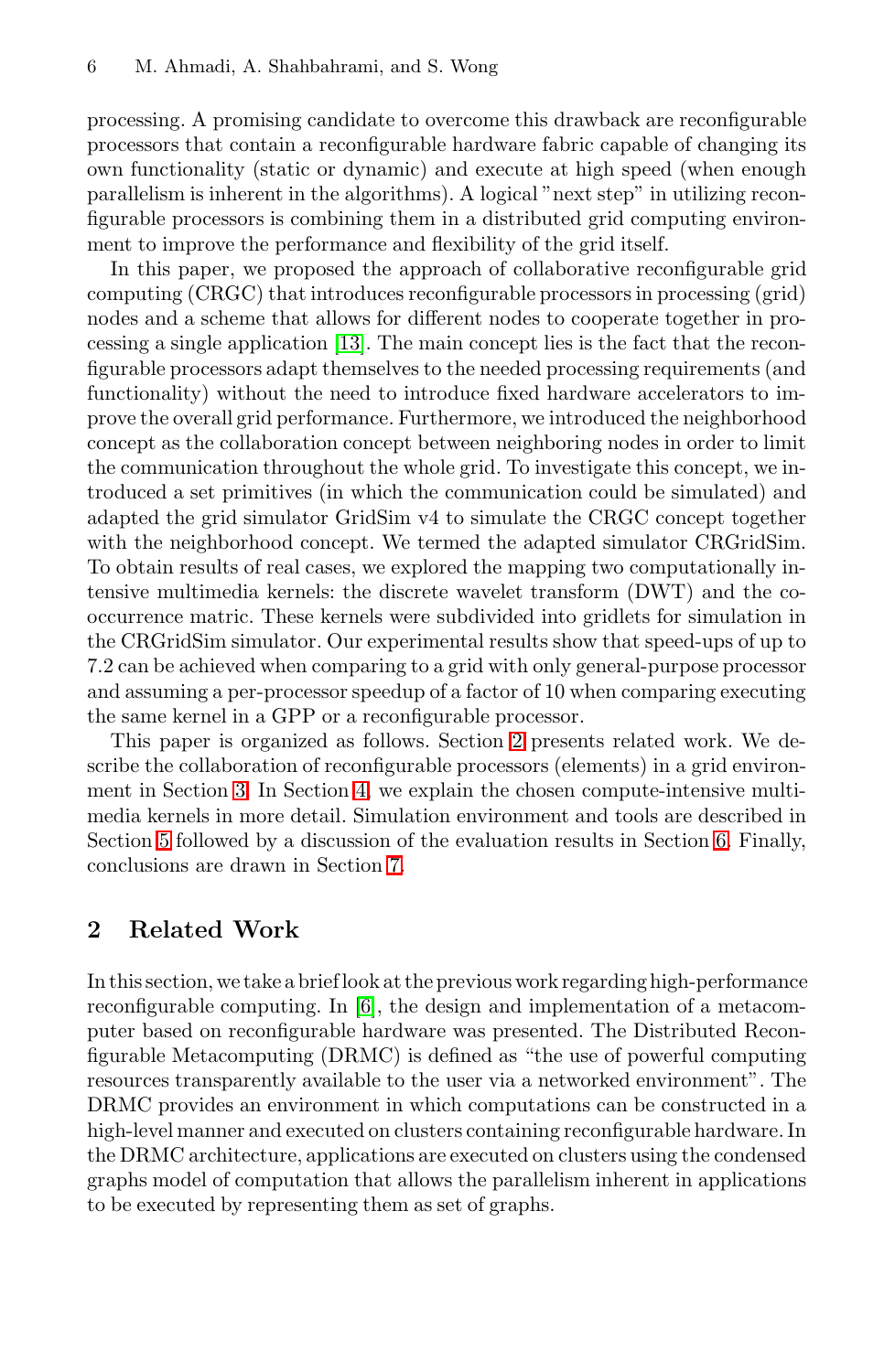In [8], a performance model for fork-join class and Synchronous Iterative Algorithm (SIA) was [pre](#page-9-3)sented. They considered the division of computation between the workstation processor and the reconfigurable processor. They focused on algorithms and applications that fit into the fork-join class and SIAs types.

In [12], the 2D-FFT application has been implemented on both the standard cluster and the prototype Adaptable Computing Cluster (ACC). The ACC is an architecture that attempts to improve high-performance cluster computing with FPGAs, but not by merely adding reconfigurable computing resources to each node. Rather, by merging cluster and reconfigurable technologies and enhancing the commodity network interface. In [11], performance of single reconfigurable processor for grey level co-occurrence matrix (GLCM) and Haralick texture feature for image sizes 512∗512, 1024∗1024 and 2048∗2048 was presented. Speedups of 4.75 and 7.3 were obtained when compared with a general-purpose processor for GCLM and Haralick co-occurrence matrix, respectively. The target hardware for this work was Celoxica RC1000-PP PCI-based FPGA development board equipped with a Xilinx XCV2000E Virtex FPGA. In addition, a co-occurrence matrix media kernel has been implemented on the various FPGA devices such as Virtex2 and Spartan3 and on a media-enhanced GPPs using MMX technology in [5]. Speedups of 20 were obtained using FPGA implementations over media-enhanced GPPs, for an image size 512 ∗ 512.

In [13], we investigated the concept of collaboration of reconfigurable processors in grid computing. In this paper, we simulate several computationally intensive media kernels and map on the proposed architecture. The experimental results show that collaboration of reconfigurable processors in grid computing achieves much more performance than the collaboration of GPPs.

In current work, we further investigate the performance of CRGC by looking at realistic loads and real kernels execution characteristics.

# **3 Collaboration of Reconfigurable Processors in Grid Computing**

In this section, we present the concept of collaboration of reconfigurable processors and their properties. In grid computing, a large pool of heterogeneous computing resources is geographically dispersed over a large network, e.g., the Internet. Our approach to achieve high-performance and flexibility is to utilize reconfigurable processors in grid computing. We termed the utilization of reconfigurable processors that collaborate together in grid environment Collaboration Reconfigurable Grid Computing (CRGC). The general platform of CRGC is depicted in Figure 1. Reconfigurable elements are a part of the resources in grid computing.

Processing processors offload part of their computational workload to reconfigurable computing resources. In this type of computing, various software codes targeting different processing architectures are stored either in a centralized or a decentralized manner and must be distributed to the computing resources when needed. In CRGC, processing elements communicate and collaborate together based on the *neighborhood concept*. Each grid processing element requests assistance from neighboring processing elements. The tasks can be inserted into the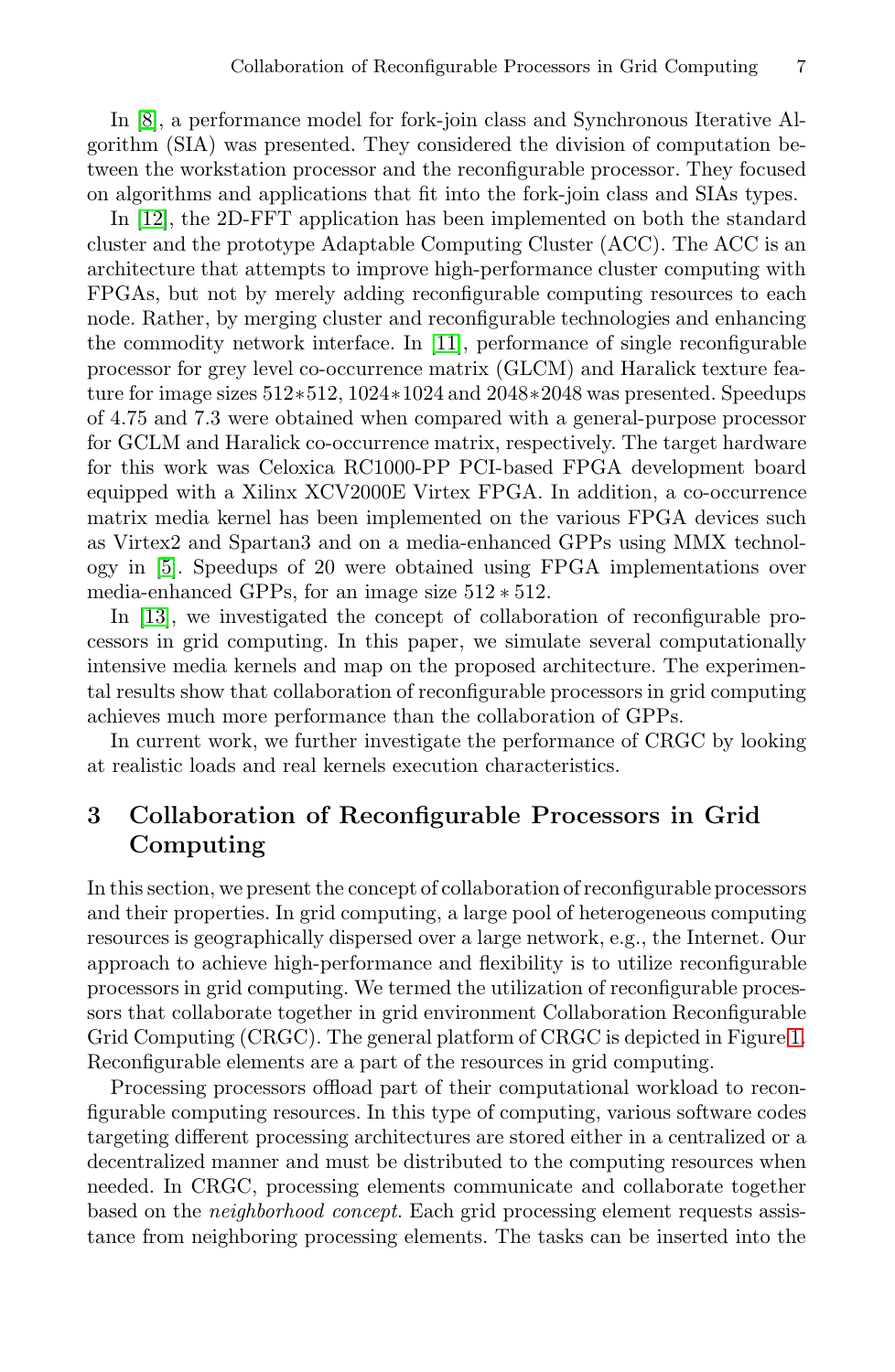#### 8 M. Ahmadi, A. Shahbahrami, and S. Wong



**Fig. 1.** A general view of a collaboration of reconfigurable elements in grid environment. RE shows reconfigurable elements (processors).

[gr](#page-3-0)id through existing grid elements. In our implementation of the neighborhood concept, the neighbor processing elements are a direct neighbor to a requesting grid element. The direct neighbor is defined as a grid element that is physically (or geographically closely) located next to the current requesting grid element. The neighborhood concept is defined by some primitives. A primitive is defined as a processing element with related communication link and its equipments, e.g., routers and switches, to the main processing element. The network backbone can be seen as a collection of primitives. Some important primitives are depicted in Figure 2.

<span id="page-3-0"></span>

**Fig. 2.** Basic primitives that are utilized in neighborhood concept

Figure 2 (A) depicts a primitive with one requesti[ng](#page-3-0) processing element and n collaborating processing elements. A primitive with two requesting processing elements and one collaborating processing element is depicted in Figure 2 (B). The neighborhood concept with active primitives in the real grid is depicted in Figure 3.

Based on Figure 3, we can observe that each user and the related requesting processing element can find the correspondent neighbor processing element. For example, user 0 and resource 0 can operate based on primitive in Figure 2 (A). From Figure 3, in the first scenario, resource 0 is assisted by resource 1 and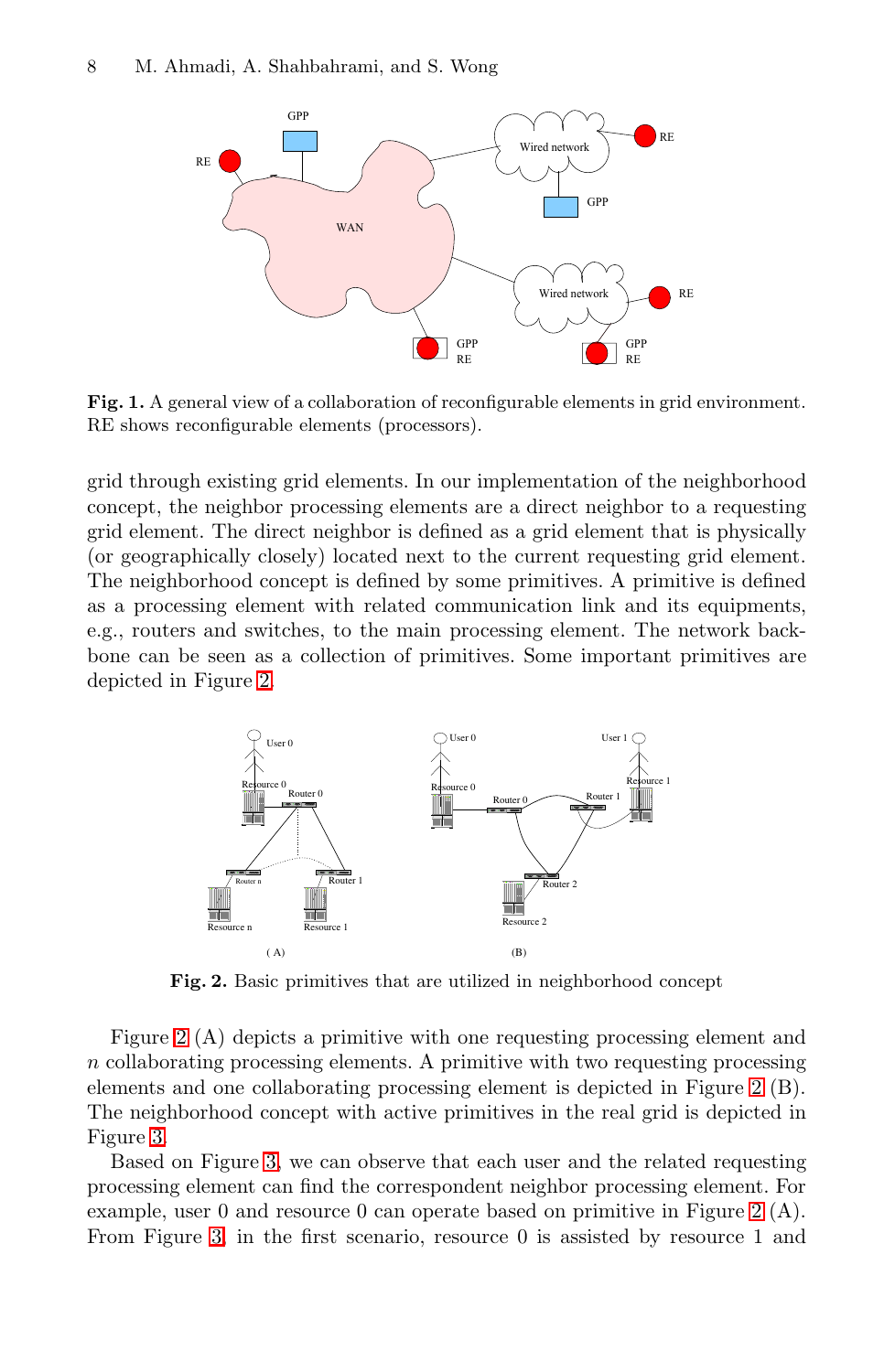Collaboration of Reconfigurable Processors in Grid Computing 9



**Fig. 3.** Active primitives in the sample network

<span id="page-4-0"></span>in the second scenario, resource 0 is [as](#page-9-4)sisted by resources 1 and 2. We have a similar condition for user 1, in this case resource 3 gets help from resource 5.

## **4 Multimedia Kernels**

In this section, we explain the two chosen compute-intensive multimedia kernels, discrete wavelet transform and co-occurrence matrix. We have selected these multimedia kernels because they are compute-intensive [7].

#### **4.1 Discrete Wavelet Transform**

The digital wavelet representation of a discrete signal  $X$  consisting of  $N$  samples can be calculated by convolving  $X$  with the lowpass and highpass filters and down-sampling the output results by 2, so that the two frequency bands each contains  $N/2$  samples. With the correct choice of filters, this operation is reversible. This process decomposes the original image into two sub-bands: the lower and the higher band [9][7]. This transform can be extended to multiple di[me](#page-9-5)nsions by using separable filters. A 2D DWT can be performed by first performing a 1D DWT on each row (*horizontal filtering*) of the image followed by a 1D DWT on each column (*vertical filtering*).

#### **4.2 Co-occurrence Matrix**

Texture features are usually used in image and video processing. Texture features determine the dependencies between neighboring pixels within region of interest in an image [3]. The co-occurrence matrix captures second order gray level information, which is a well known tool for texture analysis. Haralick et. al [4] have defined some texture features which use co-occurrence matrices. The features are related to neighboring pixels at different directions and distance. The number of occurrences of two neighboring pixels with a distance  $d$  and with a certain direction is stored in co-occurrence matrix. The co-occurrence matrix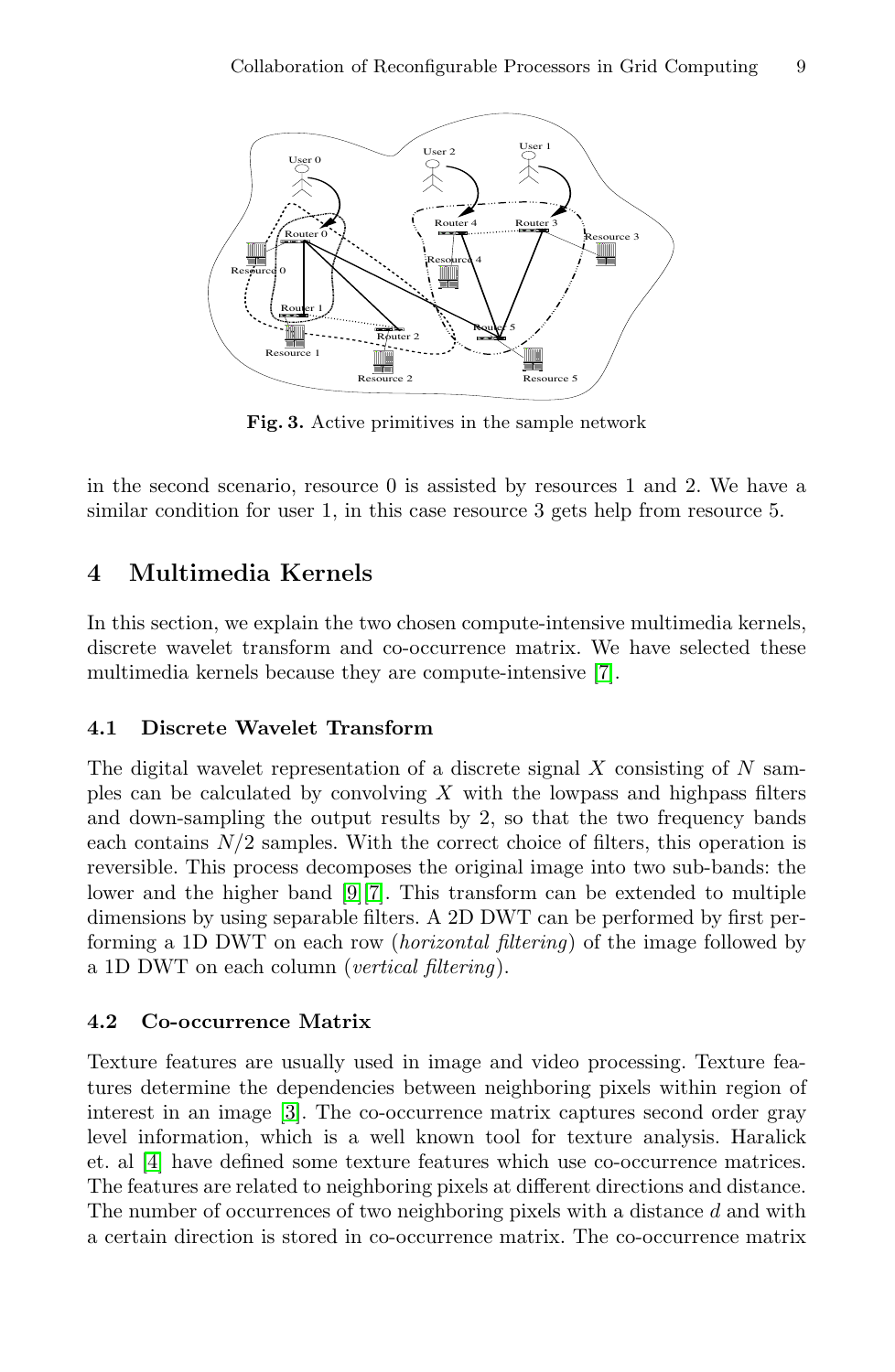is always a square matrix of size  $N_{gl} \times N_{gl}$ , where  $N_{gl}$  is the number of available gray levels in the image. Consequently, the size of this matrix is independent from distance and direction neighboring pixels and also from the image size. Cooccurrence matrix consists of relative frequencies  $P(i, j; d, \delta)$  of two neighboring pixels i, j separated by distance d at orientation  $\delta$  in an image.

## **5 Simulation Environment and Tools**

In this section, we present our simulation environment. We investigated multimedia kernels as case study on a network that includes primitives to construct a backbone of reconfigurable processors in grid. In these primitives, different processing elements collaborate together to [ex](#page-8-1)ecute a multimedia kernel in a grid environment. Each processing element can be a GPP or a reconfigurable processor (Reconfigurable Element (RE)). The specification of processing elements is defined in the form of Million Instructions Per Second (MIPS) for the Standard Performance Evaluation Corporation (SPEC) benchmark. In this paper, we have used 30, 35, 40 and 50 MIPS for processing elements.

In order to understand how many instructions are required to execute the discussed multimedia kernels, w[e](#page-8-2) [have](#page-9-6) executed both the 2D DWT and cooccurrence matrix kernels using the SimpleScalar toolset [1] for an image of size  $1024 \times 1024$ . The number of committed instructions for the 2D DWT kernel is 46160416, while the number of committed instructions for the second kernel is 83899404. This means that in order to provide each value for the first decomposition level of 2D DWT, 44 instructions should be processed, while for the second kernel 80 instructions should be processed.

The simulation environment is an extended version of the GridSim (a traditional Java-based discrete-event grid simulator) [2][10]. We configured and prepared the GriSim simulator based on the multime[di](#page-3-0)a kernels properties to support the collaborative processing between reconfigurable processors. This extension of the GridSim is calle[d C](#page-6-0)RGridSim. In CRGridsim, each application can be broken down to different subtasks called *gridlets*. Each application is packaged as gridl[ets](#page-1-0) whose contents include the task length in Millions of Instructions (MI). The task length is expressed in terms of the time it takes to run on a standard GPP. To simplify the simulation of the proposed approach, we [as](#page-6-1)sumed that reconfigur[ab](#page-6-2)le processors do not support partial reconfiguration.

The multimedia kernels were simulated using the primitive in Figure 2 (A) with 3 and 2 collaborator processing elements. The specifications of the simulated environment and primitives are depicted in Table 1. The speedup of reconfigurable processors over GPPs for multimedia kernels has been set to 10. This is because, as we mentioned in Section 2 the average speedup for the multimedia kernels in single reconfigurable processor is  $(4.75 + 7.3 + 20)/3$ .

The images size and specification of the processing elements are presented in Table 2 and Table 3, respectively. In Table 2, 4 groups of different images with various sizes have been collected. Each image is sent in the uncompressed form to the processing elements. The required instructions to process each image is packed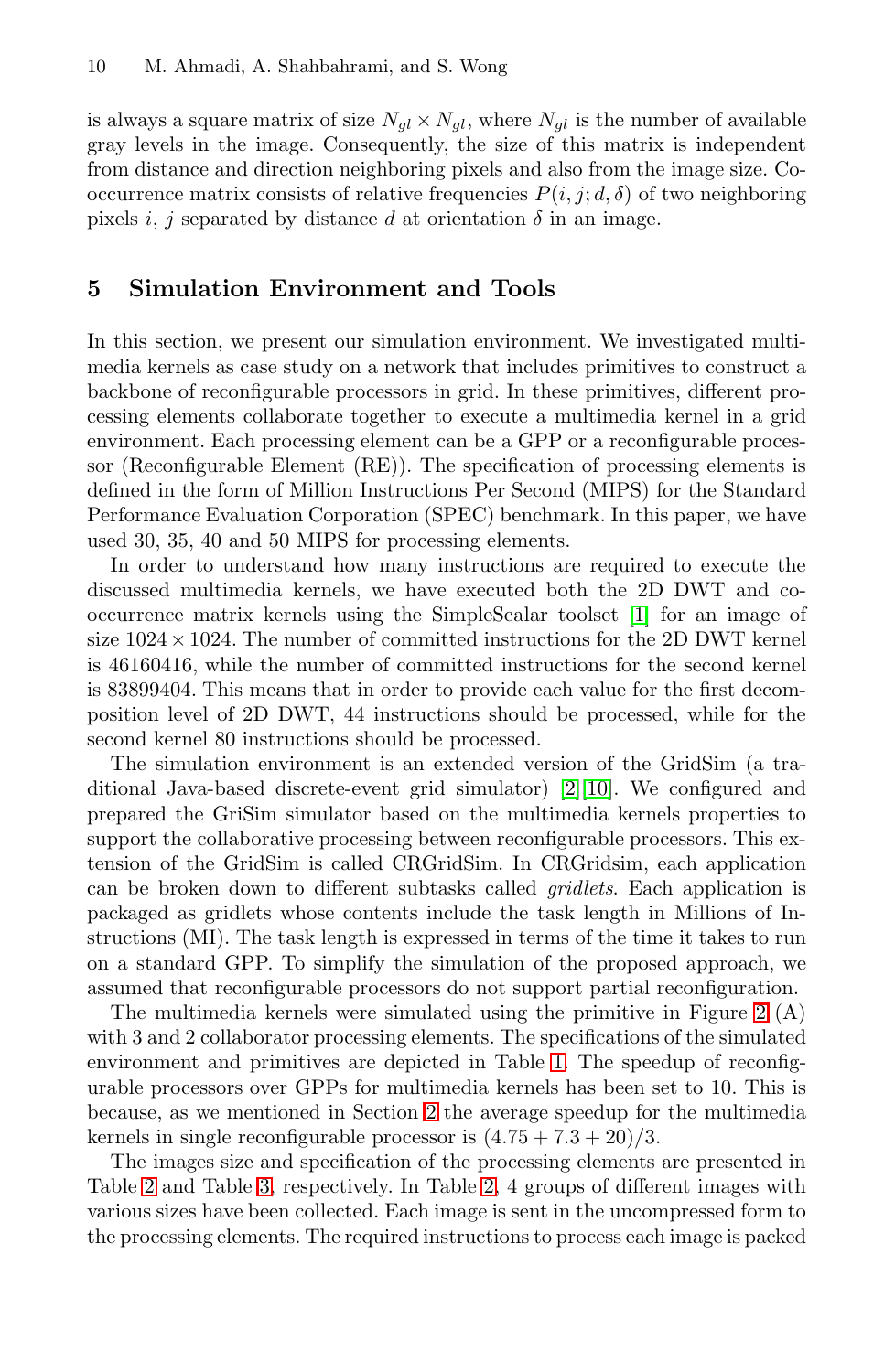<span id="page-6-0"></span>Collaboration of [R](#page-6-2)econfigurable Processors in Grid Computing 11

| Parameter                           | Value                   |
|-------------------------------------|-------------------------|
| Maximum packet size                 | 32 and 65 KBytes        |
| User-router bandwidth               | $100 \text{ Mb/sec}$    |
| Router-router bandwidth 1000 Mb/sec |                         |
| Number of images                    | $40$ (Table 2)          |
| Number of users                     |                         |
| Size of images                      | Based on Table 2        |
| PE specification (MIPS)             | Based on Table 3        |
| Speedup for RE                      | 10 in compared to a GPP |
| Reconfiguration file size           | 3 Mb                    |
| Reconfiguration speed               | $3 \text{ Mb/sec}$      |
| Reconfiguration time                | $1~\mathrm{sec}$        |
| Number of bits per pixel            | 24 bit                  |

**Table 1.** Specificatio[ns](#page-6-2) of the simulated environment

<span id="page-6-2"></span><span id="page-6-1"></span>**Table 2.** Images and their correspondence gridlets specifications for different multimedia kernels

| Image |                    | $\#$ of instructions |     |                                     |
|-------|--------------------|----------------------|-----|-------------------------------------|
| Group | <b>Size</b>        |                      |     | $#$ of images 2D DWT Co-occ. matrix |
|       | $768 \times 1024$  |                      | 35  | 64                                  |
|       | $1024 \times 1024$ | 10                   | 46  | 84                                  |
| っ     | $1200 \times 1600$ | 10                   |     | 156                                 |
|       | $2134\times2848$   |                      | 267 | 493                                 |

**Table 3.** The specification of processing elements in terms of MIPS

| Processing elements          | <b>MIPS</b>  |
|------------------------------|--------------|
| Main GPP                     | 30           |
| Collaborator $1$ (GPP or RE) | 35           |
| Collaborator $2$ (GPP or RE) | $50^{\circ}$ |
| Collaborator $3$ (GPP or RE) |              |

up as a gridlet and is submitted to the related processing elements either a GPP or a RE. Table 3 depicts the specification of processing elements in terms of MIPS.

In the simulation environment using CRGridsim, the following steps should be considered in order to execute an application using CRGC. First, a network topology based on the availability of neighbor processing elements is defined and parameters such as network bandwidth and packet size are configured. Second, the processing elements are defined and reconfigurable processing elements are configured based on the application characteristics. Third, an application mapping policy and the number of subtasks (gridlets) for each application are determined. Finally, the main processing element packetizes the subtasks and send them to the appropriate REs. Additionally, the collaborator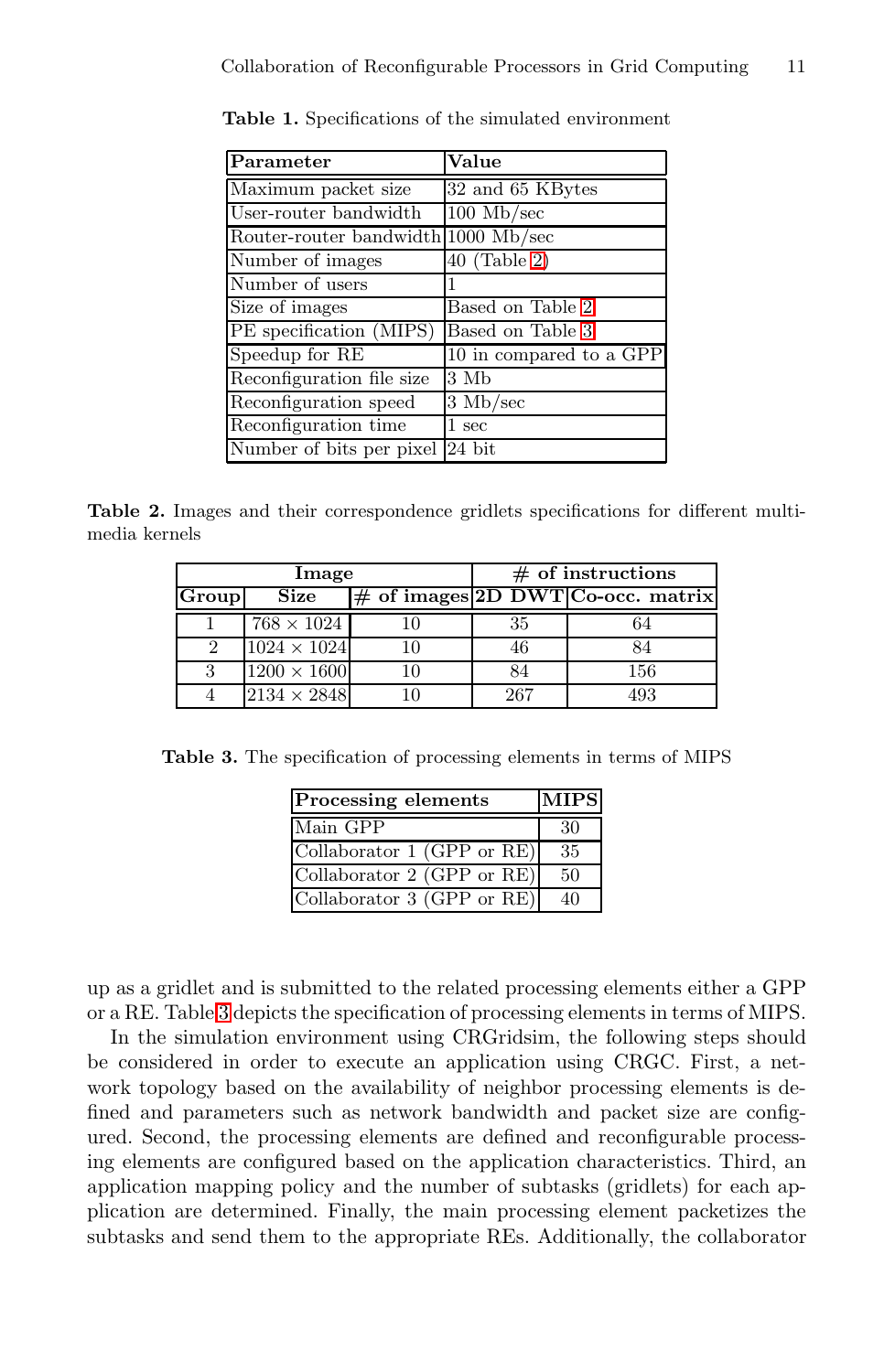<span id="page-7-0"></span>REs depacketizes the received packets and process them and send back the calculated results to the main processing element. Finally, the main processing element receives the final results and send the remaining other subtasks to the idle REs.

## **6 Experimental Results**

In this section, we present the experimental results which have been obtained using the CRGridSim simulator for the 2D DWT, co-occurrence matrix, and combination of both kernels.

In order to evaluate the proposed approach, we considered two packet sizes, 32 KBytes and 65 KBytes (the largest packet sizes in the networks). Our results show that using larger packe[t s](#page-3-0)izes lead to higher performance than smaller packet sizes. Larger packet sizes decreases the communication overhead due to sending less packets[.](#page-8-3) In our case, we utilized 40 images with a total size of 294 MBytes. These images translate into 4539 packets of 65 KBytes or 9219 packets of 32 KBytes. In addition, we considered four different configurations, collaboration of 3 GPPs, a GPP with 2 REs, 4 GPPs, and a GPP with 3 REs. The configuration of 3 GPPs means that 2 GPPs are collaborating with a main GPP. The star topology has been used for the collaboration mechanism that a structure of this topology was depicted in Figure 2 (A).

Figure 4 depicts the speedups of the first two configurations, 3 GPPs and a GPP with 2 REs over a GPP. Figure 5 depicts the speedups of the last two configurations, 4 GPPs and a GPP with 3 REs, over a GPP.



Fig. 4. Speedup for different configurations with 2 collaborator processing elements over one GPP. (A) Maximum packet size is 65 KBytes. (B) Maximum packet size is 32 KBytes.

The packet size for the Figures 4 (A) and 5 (A) is 65 KBytes, and the packet size for the Figures 4 (B) and 5 (B) is 32 KBytes. Our observations from these figures are the following. First, increasing the packet size from 32 KBytes to 65 KBytes improves the performance. As can be seen that the speedups of the left side figures are larger than the speedups of the right side figures. This is due to the fact that larger packet sizes decreases the communication overhead. Second, the collaboration of reconfigurable processors improves the performance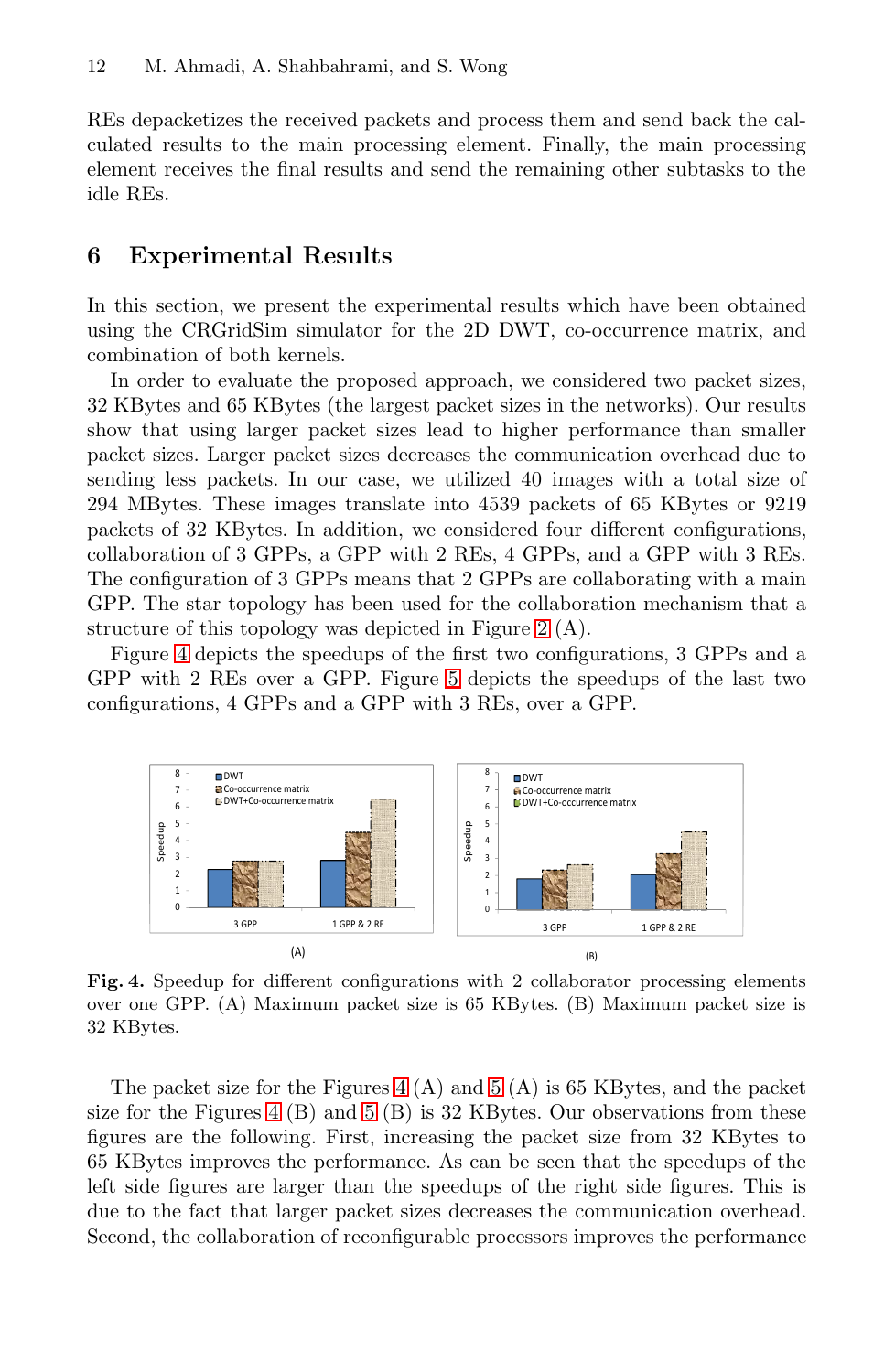

<span id="page-8-3"></span>**Fig. 5.** Speedup for different configurations with 3 collaborator processing elements over one GPP.(A) Maximum packet size is 65 KBytes. (B) Maximum packet size is 32 KBytes.

more than the collaboration of GPPs. For our configuration, the performance improvement of the collaboration of reconfigurable processors over the collaboration of GPPs is of up to 2.5. Finally, executing computationally intensive applications yields much more performance than non-computationally intensive applications. This is because the impact of the communication overhead will be reduced compared to the computational time. As can be seen in those figures, a combination of both kernels obtains more speedups than the execution of each kernel separately. Additionally, increasing the number of collaborator processing elements improves the performance. This is because the submitted subtasks to each collaborator are decreased. This reduces the number of processed instructions by each processing element.

# <span id="page-8-0"></span>**7 Conclusions**

Multimedia kernels are compute-intensive tasks. In order to increase the performance of multimedia kernels, we have proposed and simulated the collaboration of reconfigurable processors in grid computing. The Collaborative Reconfigurable Grid Computing (CRGC) utilizes reconfigurable processing elements capabilities in the grid environment. We studied and mapped some multimedia kernels in a grid environment. This environment was simulated using CRGridSim simulator. The results show that the utilization of CRGC improves performance of up to 7.2 in comparison to a GPP when assuming the speedup of reconfigurable processors 10. The results show that the proposed CRGC approach is capable of improving the performance of compute-intensive multimedia kernels more than none compute-intensive kernels due to communication overhead.

## **References**

- <span id="page-8-1"></span>1. Austin, T., Larson, E., Ernst, D.: SimpleScalar: An Infrastructure for Computer System Modeling. IEEE Computer 35(2), 59–67 (2002)
- <span id="page-8-2"></span>2. Buyya, R., Murshed, M.M.: GridSim: A Toolkit for the Modeling and Simulation of Distributed Resource Management and Scheduling for Grid Computing. Concurrency and Computation: Practice and Experience 14(13-15), 1175–1220 (2002)